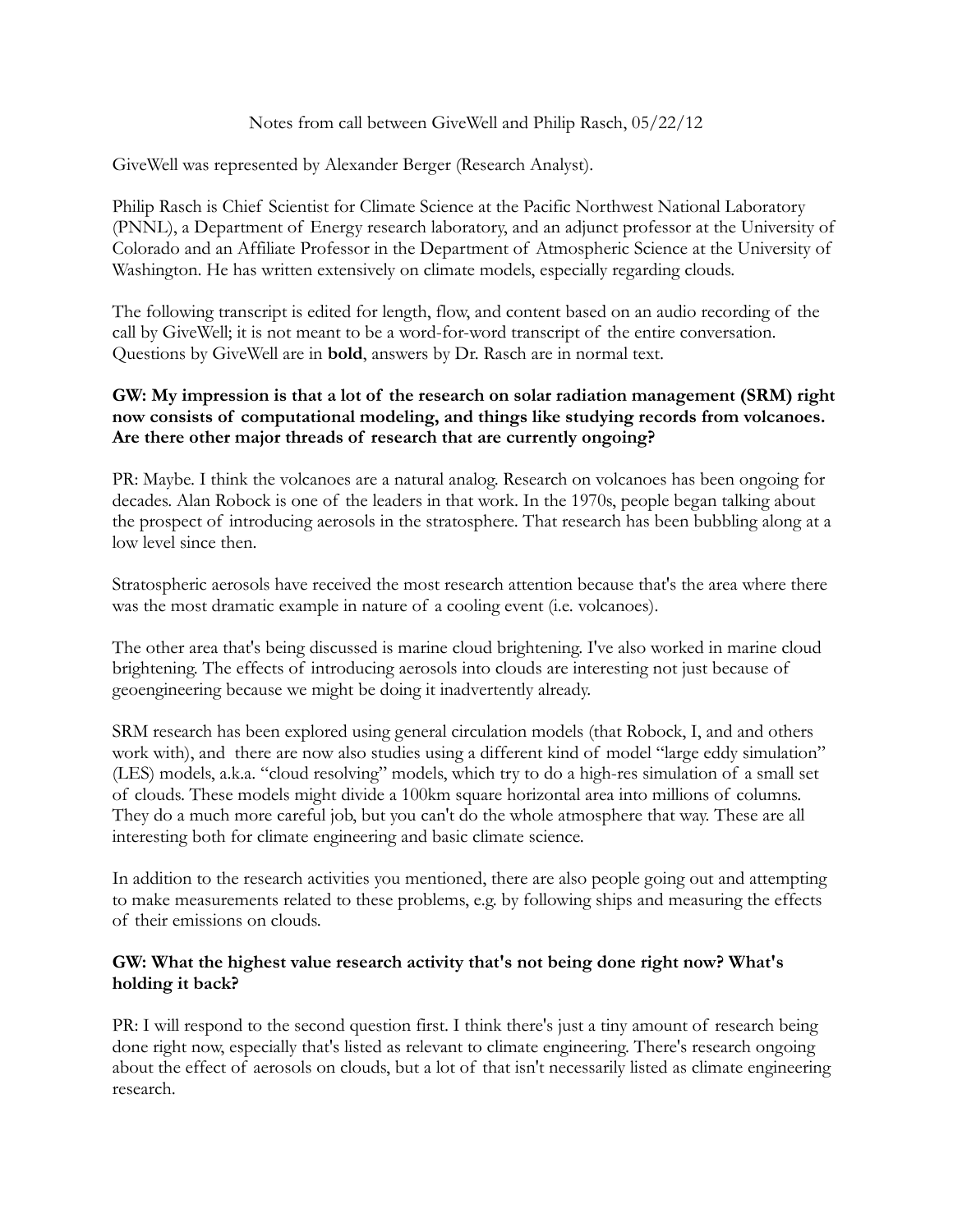Generally, climate engineering is so controversial that there's almost no funding for it. Scientists are encouraging policymakers to provide some low level funding for research relevant to geoengineering, but there's been no real success in the US so far. There is some funding for research in this area in Europe. I took a position at a new lab (for me) 3 years ago, before which I worked at the National Center for Atmospheric Research (NCAR), in Boulder. In that position, I had the freedom to allocate some fraction of my time to geoengineering research. I did it with the knowledge of my supervisors, but I had freedom within the lab. I also had some funding from Ken Caldeira and David Keith's foundation which provided me the opportunity to fund a support scientist and a post-doc. Subsequent to leaving NCAR, I now work at PNNL, a Department of Energy (DOE) lab. It's now more difficult to get funding, because there are no natural opportunities to get low-level funding to continue the research. My own time is also somewhat more restricted. My supervisors are comfortable with my work at a very low level on this stuff, but there's little in the way of funding. Right now I have support for a single post-doc to work on this, and my research has to be done on my own time, and only where it has a natural intersection with the rest of my research life.

In the U.S., this is the case for many physical scientists. Europe seems to have more funding for researchers. The only team I'm aware of getting money from a U.S. federal source is Robock's, which has a grant from the NSF. I think others are getting some money, but not much, from small foundations.

Now back to the first question --- In the physical sciences, researchers might look at the expected climatic impacts of a particular geoengineering strategy. But research outside of physical science is also important, ranging from economic assessments of the costs, to the ethical work on the issues associated with implementation, to governance issues as well. Each of these aspects of research are currently under-funded.

I can list off some research topics that are important in the physical sciences, if that would help.

### **GW: That would be great.**

PR: There are a variety of different strategies that have been suggested for geoengineering, and each of them involve many steps in terms of trying to get the understanding we need. There are many steps in the puzzle. Here is one set of examples related to my own research. We've done a number of theoretical modeling studies that suggest that under some circumstances introducing sea salt aerosol particles under clouds might brighten them, but in other circumstances they might cause the clouds to dissipate. We don't know whether our models provide the right answers without being able to measure some basic cloud features after deliberately introducing extra sea salt particles below the clouds. We don't know how rapidly particles will mix between the surface where they are released, and the cloud base where they have a chance to influence the clouds. The particles might, just dissipate quickly. We also need to know how sensitive proposed strategies are to the kinds of cloud, time of day, and level of background pollution that clouds sometimes sit in. Each of these questions, and many more, require some research. We don't know whether attempts at cloud brightening might change precipitation, or soil moisture down wind (with subsequent impacts on for example agricultural productivity). Our models also suggest that under some circumstances, the clouds become brighter and thicker in the immediate vicinity of the aerosol release point, but the opposite effect occurs on the periphery of the seeded region. Those sorts of phenomena could be investigated. It may be possible to get a handle on questions like these with very small field tests, in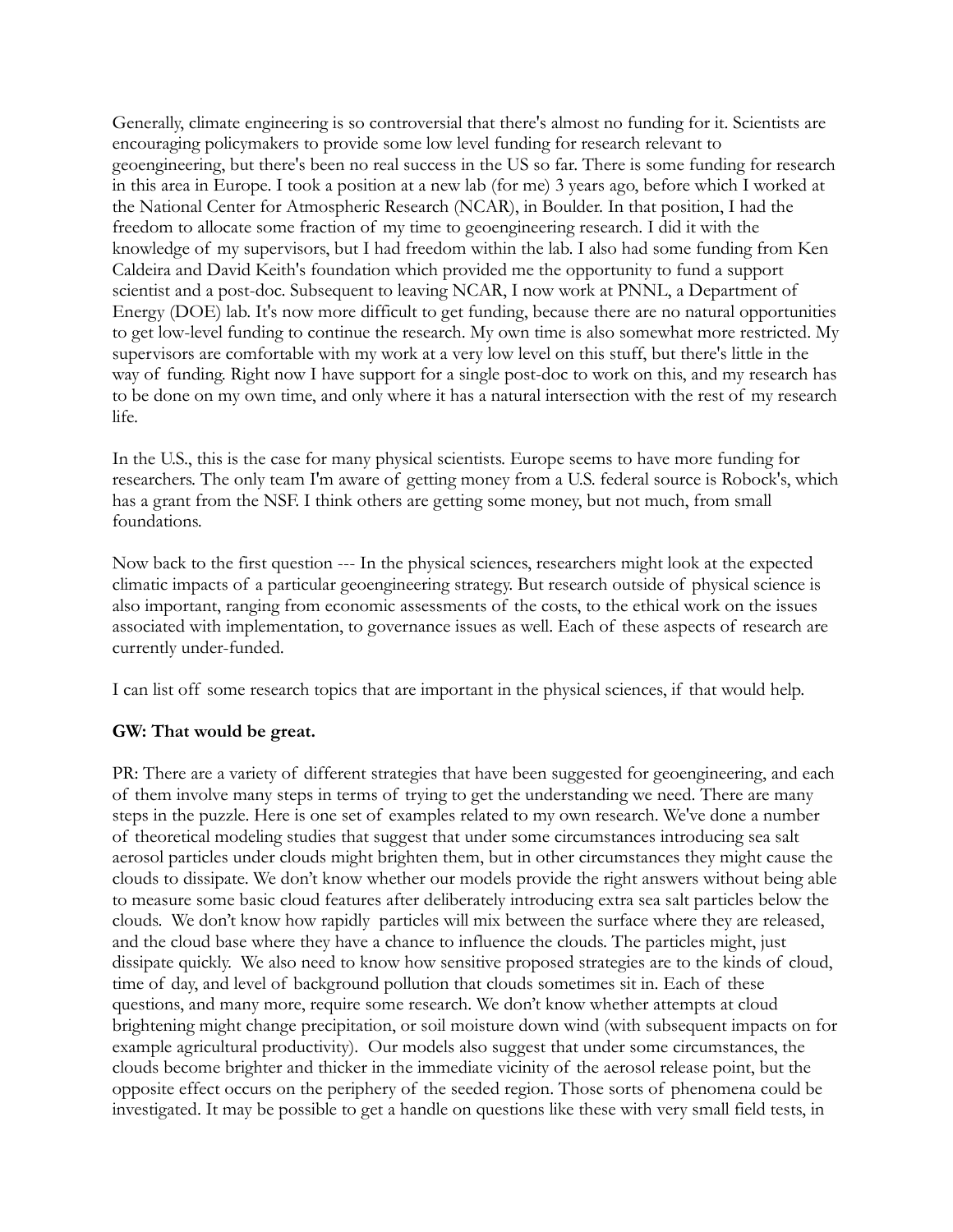addition to detailed models. Similar questions arise for other geoengineering strategies.

Some questions require models, some need to be done in a laboratory setting, and some require small outdoor tests,. There are many scientific questions that would benefit from simple field experiments that can reveal important information that's central to understanding climate change, as well as important to geoengineering prospects. There's a whole spectrum of questions.

# **GW: What's the natural form of funding for more research on these questions? Do you basically pay for more grad students or post-docs?**

PR: Well, David Keith and Ken Caldeira recently gave me money for a post-doc for two years, which I think is a pretty natural approach. It would be nice if there were sources that could help with funding my own research as well. This sorts of issues arise for any scientist interested in research on SRM.

# **GW: It seems like there's relatively few senior people working on these problems. How do you get more Principal Investigators (PIs)?**

PR: There's a lot of interest in geoengineering, so if there were perceived funding, I think a lot more people would be interested in working in the field. I'm affiliated with the University of Washington, and through the College of the Environment, we established a small geoengineering program, and it was funded internally. There are perhaps a dozen professors located in different schools delighted to work on the issue, some of whom have gotten small amounts of funding to organize seminars and colloquia. One group has produced white papers outlining a systematic set of field experiments that could be done to improve our understanding of how clouds might be made brighter. If there were funding opportunities, I think a lot of people would be going after it. I think there are many research faculty and scientists in labs who would be interested in working on these issues if they thought they could get funding.

There is some concern both by research scientists and post-docs that they not to be labelled as "mad scientists", especially for very young scientists. They don't want to be identified as working in areas that aren't considered to be useful or important. I've had some very good young scientists and postdocs, but students and post-docs are careful about it. I have one post-doc position right now for geoengineering that I don't have filled, but of my 3-4 other post-docs, most of them didn't want to work on geoengineering because of these concerns.

## **GW: I've seen numbers like a \$5 or 10 million annual research budget for geoengineering, scaling up over time as deployment becomes more likely. What would \$5 or \$10 million of research buy you?**

PR: It would buy more time from researchers, especially post-docs and graduate students. A postdoc costs a researcher \$100-150,000/year, so you can basically take your *n* million dollars and figure out how many post-docs that buys you. Scientists are a lot more expensive (2 to 3 times?) and they cost too, obviously.

There's also things like that white paper, which described a plan for a field experiment. I think they estimated a cost of \$30M for their biggest experiment. That's sort of the most expensive test case I am aware of. That's the kind of thing you'd do once in a decade. Rather than trying to design a field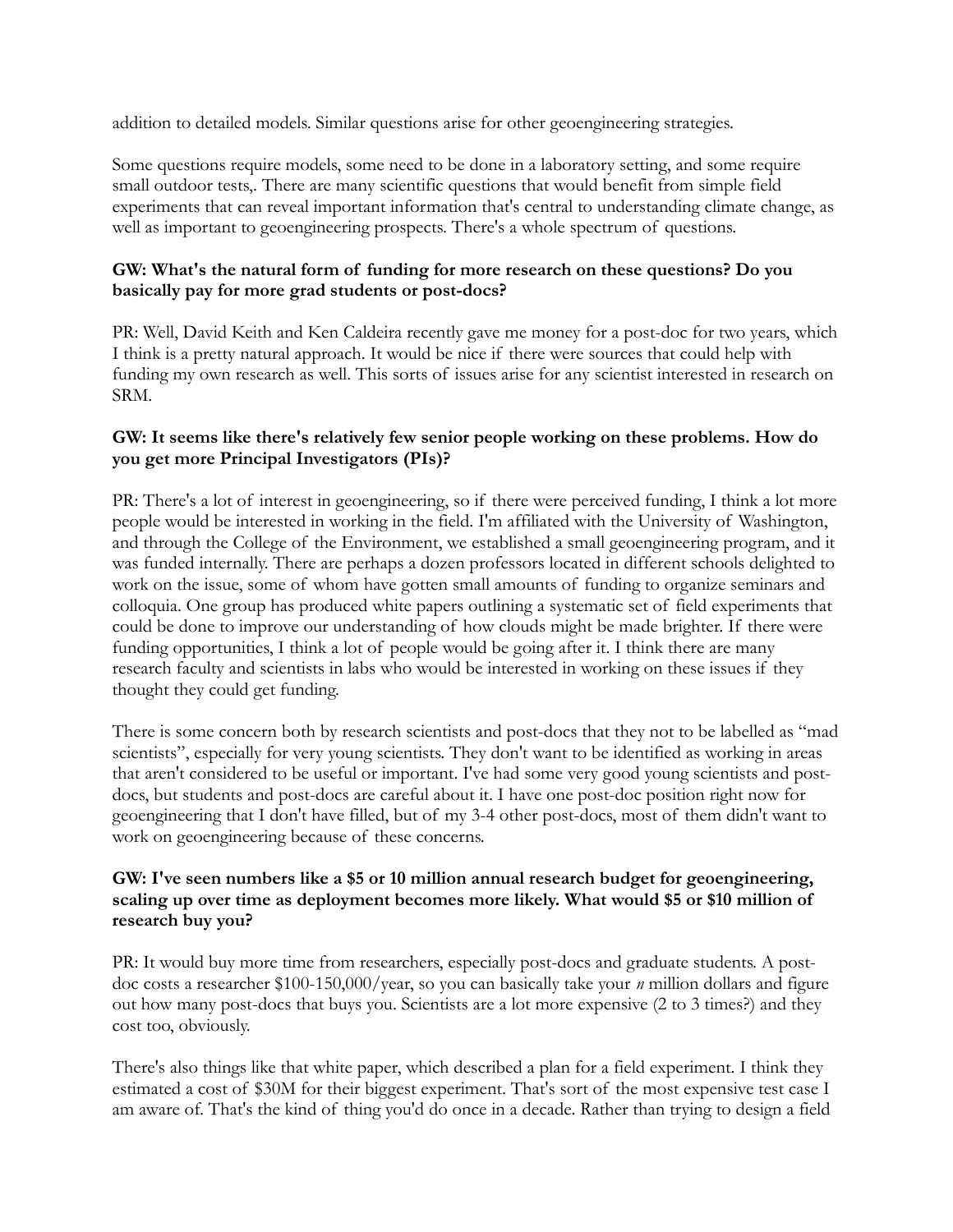experiment around things that happen spontaneously, the idea would be to try to change clouds in a small region for a short period of time, and try to predict in advance the outcomes. It's much closer to the classical physics model of research, with designing an experiment to test a hypothesis.

David Keith is asking similar classes of question about releasing particles in the stratosphere, tracking them, how they grow, how they affect brightness, and some of the chemistry issues in a small-scale way. I believe he has some ideas for experiments that might be informative and relatively cheap, perhaps at around a few hundred thousand or a million dollars.

# **GW: It seems like a lot of philanthropic activity in this area has gone towards funding governance research. I'm interested both in what you think the historical returns to these kinds of activities have been and where more funding should go in the future, whether to more of this or more physical science research.**

PR: It's important to consider governance issues. There are a variety of different sorts of governance. One level might require international treaties and approval by UN-like bodies. On the other hand, there might be something like institutional review boards (IRBs), the same kind of governance activities that take place in medical research or an experiment that involves humans or other animals. It makes sense to me that at a certain level, there's probably the need for transparency in research and some mechanism for reassuring society that individual researchers are not going to go do something crazy. I could see the need for a best-practices document for IRBs to ensure that all research being done is ethical.

I still occasionally participate in the discussions about governance and geoengineering, and I remain interested, but I'm not an expert on it. I certainly wouldn't say the money should just be spent on physical sciences.

There's another component related to the governance issues. There are communities of social scientists that have considered how society can be introduced to difficult and controversial subjects, like nuclear power. If you can get in front of the ball, you can begin dialogues with communities and reassure them that you're being thoughtful and careful, so that research can proceed. If you just go off, you have to worry about whether some crazy scientist is going to cross the line and do something that has clear unintended consequences and ruin the opportunities for the rest of the science community by prejudicing society.

# **GW: I heard last week that the SPICE field trials got canceled. Do you know of any other groups trying to do that?**

PR: I think David Keith might be considering doing some very modest field experiment in the stratosphere.

There was one experiment that took place last summer off the coast of California, in which particles were released into the boundary layer in order to look at their effect on clouds. That field experiment was not identified as "geoengineering research," just looking at the effect of aerosol on clouds, but it was relevant to questions about geoengineering. It released a total amount of aerosols much smaller than a freighter crossing the Pacific. That experiment was E-PEACE; the PIs were Lynn Russell and John Seinfeld and Bruce Albrecht.